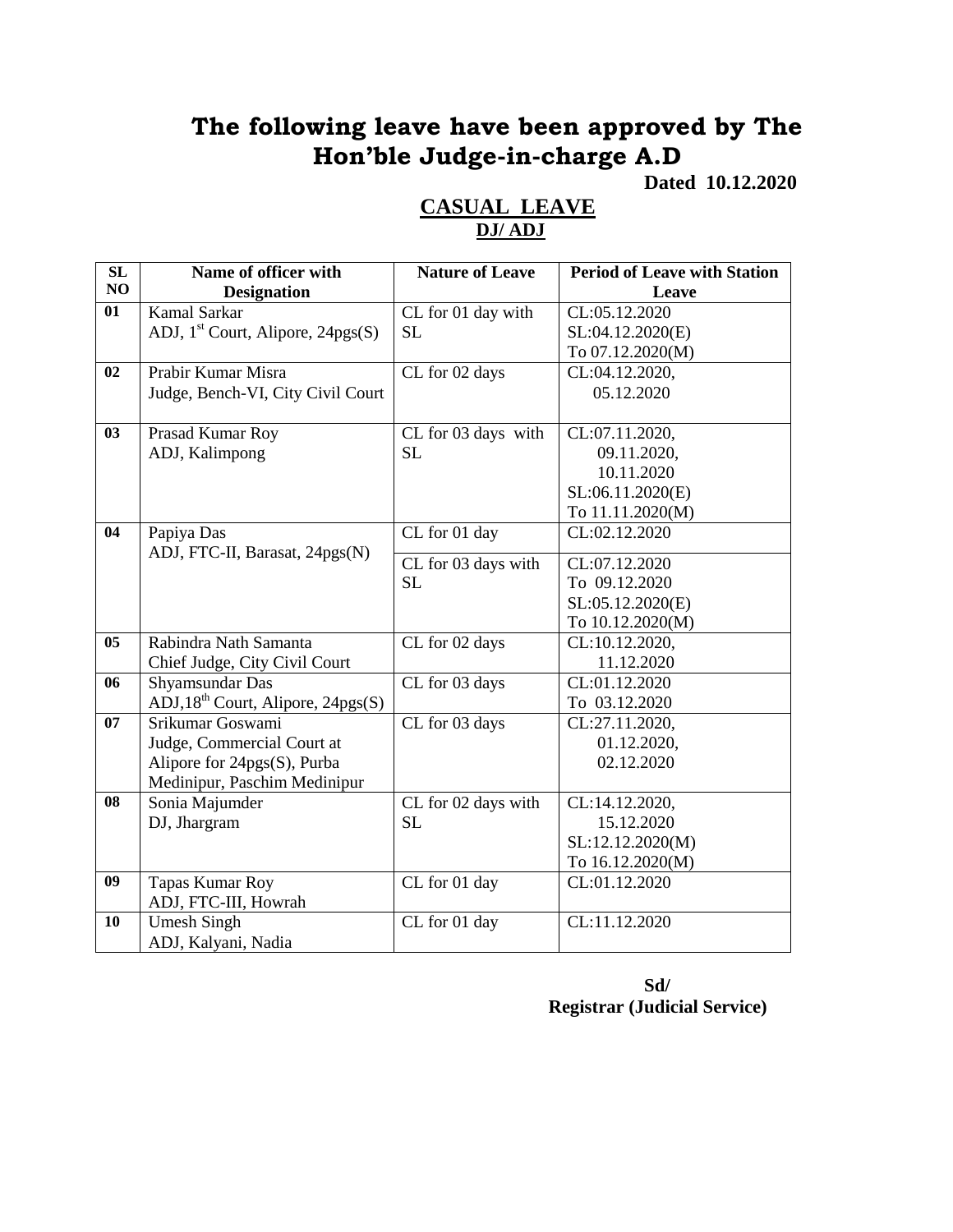### **The following leave have been approved by the Hon'ble Judgein-Charge A.D.**

**Dated: 10.12.2020**

### **DJ/ADJ**

| SL<br>N <sub>O</sub> | Name of officer with Designation                                               | <b>Nature of Leave</b>                          | <b>Period of Leave with Station</b><br><b>Leave</b> |
|----------------------|--------------------------------------------------------------------------------|-------------------------------------------------|-----------------------------------------------------|
| 01.                  | Sri Ramesh Kumar Pradhan<br>ADJ, $2nd$ Court, Purulia                          | Earned leave for 11 days                        | From 17.11.2020 to 27.11.2020                       |
| 02.                  | Sri Paresh Chandra Karmakar<br>ADJ, $2nd$ Court, Bongaon, North 24<br>Parganas | Earned Leave for 05 days                        | From 17.11.2020 to 21.11.2020                       |
| 03.                  | Sri Rajesh Kumar Singh ADJ,<br>Mekhliganj,<br>Cooch Behar                      | Earned Leave for 06 days                        | From 10.02.2020 to 15.02.2020                       |
| 04.                  | Sri Bibhuti Khesong<br>ADJ, 4 <sup>th</sup> Court, Paschim Medinipur           | <b>Extension of Earned Leave for</b><br>02 days | From 19.01.2020 to 20.01.2020                       |

### **ADJ, FTC/CJ(SD)**

| SL<br>NO        | Name of officer with<br><b>Designation</b>                                                          | <b>Nature of Leave</b>        | <b>Period of Leave with Station</b><br>Leave |
|-----------------|-----------------------------------------------------------------------------------------------------|-------------------------------|----------------------------------------------|
| 05 <sub>1</sub> | Sri Biswajyoti Chatterjee<br>Judge, 4 <sup>th</sup> Bench, PSCC, Calcutta                           | Earned Leave for 04 days      | From 24.11.2020 to 27.11.2020                |
| 06              | Sri Madan Mohan Mishra<br>ADJ, FTC-1, Jangipur,<br>Murshidabad                                      | Earned Leave for 06 days      | From 16.10.2020 to 21.10.2020                |
| $\overline{07}$ |                                                                                                     | Earned Leave for 11 days      | From 01.12.2020 to 11.12.2020                |
| 08              | Smt. Sulagna Dastidar (Chattaraj)<br>ADJ, FTC, 8 <sup>th</sup> Court, Alipore,<br>South 24 Parganas | Child Care Leave for 110 days | From 04.07.2020 to 21.10.2020                |